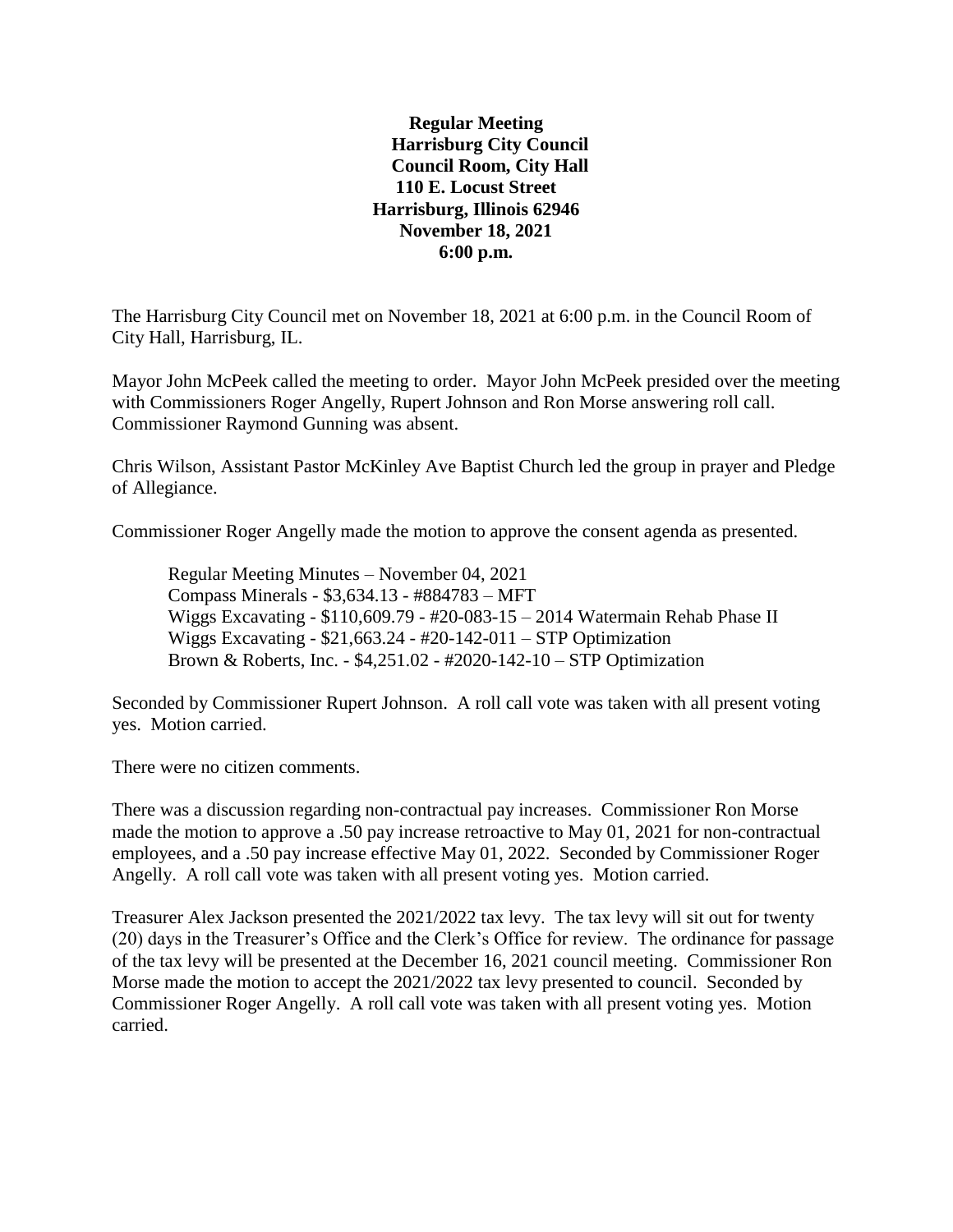Treasurer Alex Jackson discussed a new telephone system within the city. A new phone system will save the city roughly \$10,000 per year. The system will be installed in City Hall and the Street Department. Commissioner Roger Angelly made the motion to authorize the City Clerk to sign the agreement with Mayer Network for a new telephone system. Seconded by Commissioner Ron Morse. A roll call vote was taken with all present voting yes. Motion carried.

Mayor John McPeek stated council will go into Executive Session to discuss property acquisition.

Treasurer Alex Jackson presented the proposal for the 2022 health insurance renewal plan. The suggested proposal will save the city a total of \$2,408.01 from the current plan. Commissioner Ron Morse made the motion to authorize the City Clerk to sign the 2022 health insurance renewal plan with IPMG. Seconded by Commissioner Roger Angelly. A roll call vote was taken with all present voting yes. Motion carried.

Commissioner Roger Angelly wished everyone a Happy Thanksgiving.

Commissioner Rupert Johnson stated several citizens would like to see two additional lights on County Club Drive. Commissioner Rupert Johnson made the motion to authorize the City Clerk to contact Ameren CIPS for the two additional lights installed on Country Club Drive. Seconded by Commissioner Roger Angelly. A roll call vote was taken with all present voting yes. Motion carried.

Mayor John McPeek announced the city will be accepting applications for the Animal Control position.

Mayor John McPeek asked council if they would be okay with having both meetings in December at 8:00 a.m. instead of 6:00 p.m. Commissioner Ron Morse made the motion to amend the times for both December 2021 meetings to 8:00 a.m. from 6:00 p.m. Seconded by Commissioner Roger Angelly. A roll call vote was taken with all present voting yes. Motion carried.

Mayor John McPeek stated the Malan Junior High demolition will begin on Monday. Be watching the city Facebook page for upcoming holiday events. Please stop littering. Happy Thanksgiving.

Commissioner Roger Angelly made the motion to go into Executive Session to discussion property acquisition. Seconded by Commissioner Ron Morse. A roll call vote was taken with all present voting yes. Motion carried.

Adjourn: 6:11 p.m.

Reconvene: 6:43 p.m.